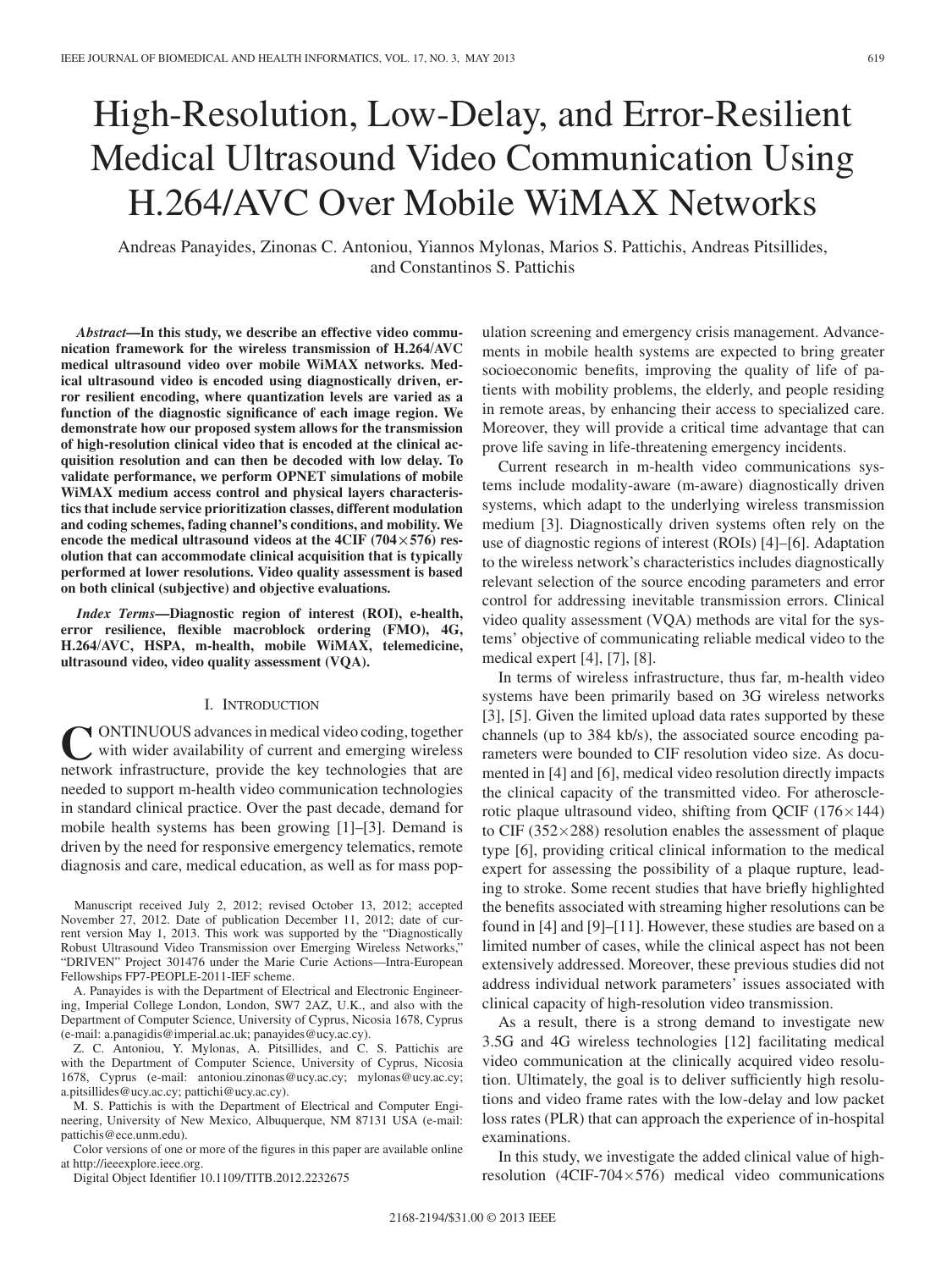

Fig. 1. Atherosclerotic plaque ultrasound variable quality slice encoding. (a) Pixel-based segmentation of diagnostically important regions (based on [13]). (b) FMO type 2 Macroblock Allocation Map (MBAmap). (c) Corresponding Quantization Parameter Allocation Map (QPAmap) for variable quality slice encoding (introduced in [6]). (d) Plaque ROI segmented from original 4CIF video. (e) Plaque ROI with QP:28 segmented from 4CIF resolution video with QPs: 38/30/28.

over mobile worldwide interoperability for microwave access (WiMAX) networks for emergency telemedicine. The efficacy of the proposed end-to-end ultrasound video communication scheme is validated based on scalable clinical criteria. For this purpose, the clinically validated approach introduced [12] is extended from the CIF resolution to the higher resolution of 4CIF and the lower resolution of QCIF. In [6], diagnostically relevant selection of encoding parameters based on video region's clinical importance was used (see Fig. 1). Here, we extensively validate different medium access control (MAC) and Physical layer features of mobile WiMAX channels that can support efficient emergency telemedicine m-health systems. Most importantly, we clinically evaluate ultrasound videos transmitted using different network parameters configurations. The goal of the network study is to provide recommendations for resilient network parameter selection that will accommodate different emergency scenarios and varying network state.

We summarize the primary contributions of this paper over previously published work (see, e.g., [6]) in three different areas.

- 1) *Robust video encoding at three different resolutions:* We consider QCIF, CIF, and 4CIF resolutions and carefully discuss the clinically validated criteria associated with each spatial resolution. For each case, we measure improvement in terms of the reduction in bitrate, which can be used for increasing the peak signal-to-noise ratio (PSNR) of the reconstructed video as compared to standard H.264/AVC encoding. For this purpose, we employ the BD-PSNR algorithm, which estimates the average bitrate gains for equivalent PSNR levels for a total of 240 cases of QCIF, CIF, and 4CIF resolutions. Beyond the cases considered in [6], we consider an additional 1500 4CIF transmission cases over Mobile WiMaX.
- 2) *Relationship between spatial resolution (QCIF, CIF, 4CIF) and clinical diagnosis:* We summarize the clinical criteria that can be addressed at different resolutions (see Section IV-C). This relationship is validated through separate evaluation of the different criteria. For example, the use of 4CIF (704 $\times$ 576) resolution allows the use of new clinical criteria that are closer to standards used for inhospital exams. For the current application, the additional resolution allows us to visualize atherosclerotic plaque morphology, not just the plaque type.

3) *Medical video communications over Mobile WiMAX networks:* We propose an emulation framework for mobile WiMAX medical video communication based on OPNET modeler. For this purpose, real ultrasound video encodings are used to generate video trace files imported to OPNET to model wireless video transmission. Following transmission, the communicated video packets are mapped back to the original files for decoding. The latter method allows us to realistically measure the effect of each investigated configuration setting both objectively and most importantly, subjectively (clinical evaluation).

Based on the previously described method, we provide recommendations for mobile WIMAX network parameter utilization for maximizing the communicated video's clinical capacity. Typical emergency telemedicine scenarios are constructed as a function of three different channel modulation and coding schemes, hybrid signal attenuation model, various distances from the base station (BS), and diverse mobility patterns. Mobile WIMAX network's performance is validated using quality of service (QoS) measurements such as PLR, packet delay, and PSNR of reconstructed video bitstreams, for an overwhelming number of 1500 video cases.

The rest of this paper is organized as follows: Section II provides a brief overview of mobile WiMAX networks and outlines their characteristics that relate to video transmission. Section III describes the undertaken methodology, while Section IV provides the experimental evaluation. Finally, Section V gives some concluding remarks.

# II. MOBILE WIMAX FOR VIDEO COMMUNICATIONS

WiMAX was first standardized for fixed wireless applications in 2004 by the IEEE 802.16-2004 and then for mobile applications in 2005 by the IEEE 802.16e standard [14]. The current WiMAX standard 802.16m, also termed as IEEE WirelessMAN-Advanced, met the ITU-R IMT-advanced requirements and is considered to be a 4G technology. In what follows, we describe the WiMAX features provided at the physical layer (PHY) and the MAC layer.

## *A. Physical Layer Features*

The primary features of the physical layer include adaptive modulation and coding (QPSK, 16-QAM, 64-QAM), hybrid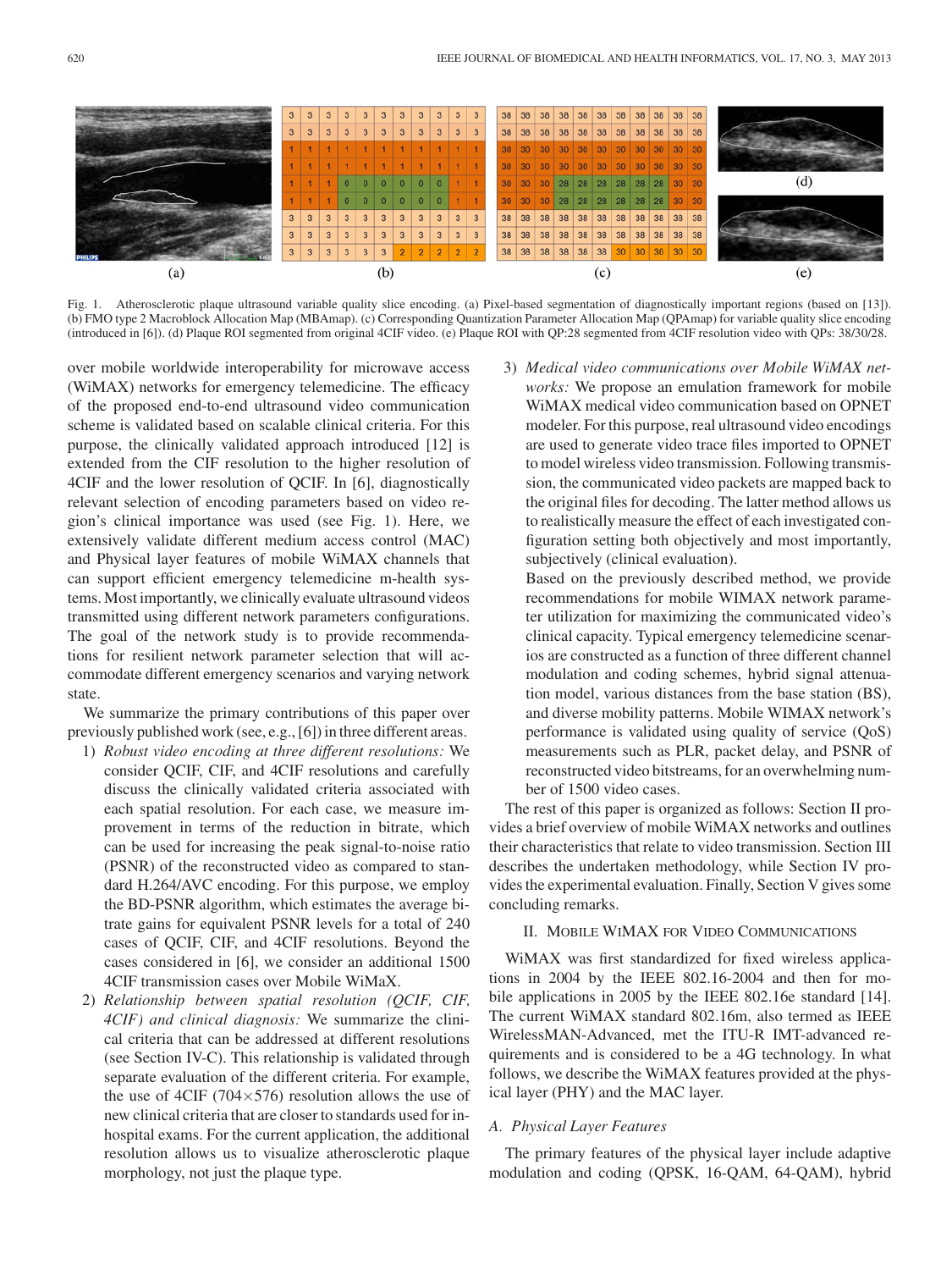

Fig. 2. Typical topology for simulating medical video transmission over mobile WiMAX networks. The ambulance travels with speeds ranging from 60 to 100 km/h following the course delineated by the black line. Vertices "1"–"4" depict the locations close to the BSs effective coverage zone used during Scenario 2.

automatic repeat request (hARQ), and fast channel feedback. WiMAX uses scalable orthogonal frequency division multiple access that divides the transmission bandwidth into multiple subcarriers. The number of subcarriers ranges from 128 for 1.25 MHz channel bandwidth and extends up to 2048 for 20- MHz channels. In this manner, dynamic QoS can be tailored to an individual application's requirements. In addition, orthogonality among subcarriers allows overlapping leading to flat fading. In other words, multipath interference is addressed by employing OFDM, while available bandwidth can be split and assigned to several requested parallel applications for improved system's efficiency. The latter is true for both downlink (DL) and uplink (UL). A multiple-input multiple-output antenna system improves communication performance, including significant increases in data throughput and link range, without additional bandwidth or increased transmit power.

## *B. MAC Layer Features*

The most important features of the MAC layer include QoS provision through different prioritization classes, direct scheduling for DL and UL, efficient mobility management, and security. The five QoS categories are described in [14] and [15]. Based on each application's requirements, we have an appropriate QoS class with its corresponding UL burst and data rate. For real-time video streaming, the best option is to use the real-time polling service (rtPS) QoS class. The rtPS class specifies the minimum sustained data rate, the maximum traffic burst, the maximum tolerated latency, and a traffic priority, which the WiMAX air interface scheduler is designed to accommodate [15].

Mobility management is well addressed in 802.16e and current 802.16m standards, which was an issue in 802.16d primary standard for fixed connections. With a theoretical support of serving users at 120 km/h in 802.16e, established connections provide adequate performance for vehicles moving with speeds between 50 and 100 km/h.

# III. METHODOLOGY

We investigate high-resolution medical video communication performance over mobile WiMAX networks based on realistic clinical scenarios. The aim is to model realistic scenarios that can

be used to evaluate the challenges associated with developing mhealth video systems for emergency telemedicine. Such a system is illustrated in Fig. 2. The key concept is to communicate the patient's video (trauma or ultrasound) to the hospital premises, for remote diagnosis and assistance with in-ambulance care, moreover for better triage and hospital admission related tasks (e.g., surgery chamber preparation).

For the scenario depicted in Fig. 2, the medical ultrasound video transmission is launched once the paramedics have stabilized the patient, utilizing equipment residing in the ambulance. The simulated scenario models a typical route from the emergency incident to the hospital premises and highlights the technological challenges associated with the wireless communication of ultrasound video of adequate diagnostic quality.

In what follows, we provide more detailed descriptions of each block component of the proposed medical video communication framework in the context of the scenario depicted in Fig. 2.

## *A. Preprocessing*

This step typically involves video resolution and frame rate adjustments to match the available channel bandwidth (upload data rate) and end-user device capabilities. In this study, highbandwidth mobile WiMAX networks allow the investigation of the transmission of 4CIF video resolution at 15 frames/s.

## *B. Diagnostically Relevant Encoding*

The proposed system uses a diagnostically relevant (m-aware) and resilient encoding scheme that has been described in [4] and [6]. The key idea is to associate video ROIs with clinical criteria. Each video slice is then assigned a quality level based on its diagnostic significance. These quality levels are implemented by adjusting the values of the quantization parameter as demonstrated in Fig. 1. In this manner, significant bitrate requirements can be preserved by compressing the background (nondiagnostically important region). The basic ROI approach can be extended to different medical imaging modalities and is already gaining ground in the literature [3], [4], [9].

For atherosclerotic plaque ultrasound videos, the correspondence between the ROIs and the clinical significance are as follows (see Fig. 1).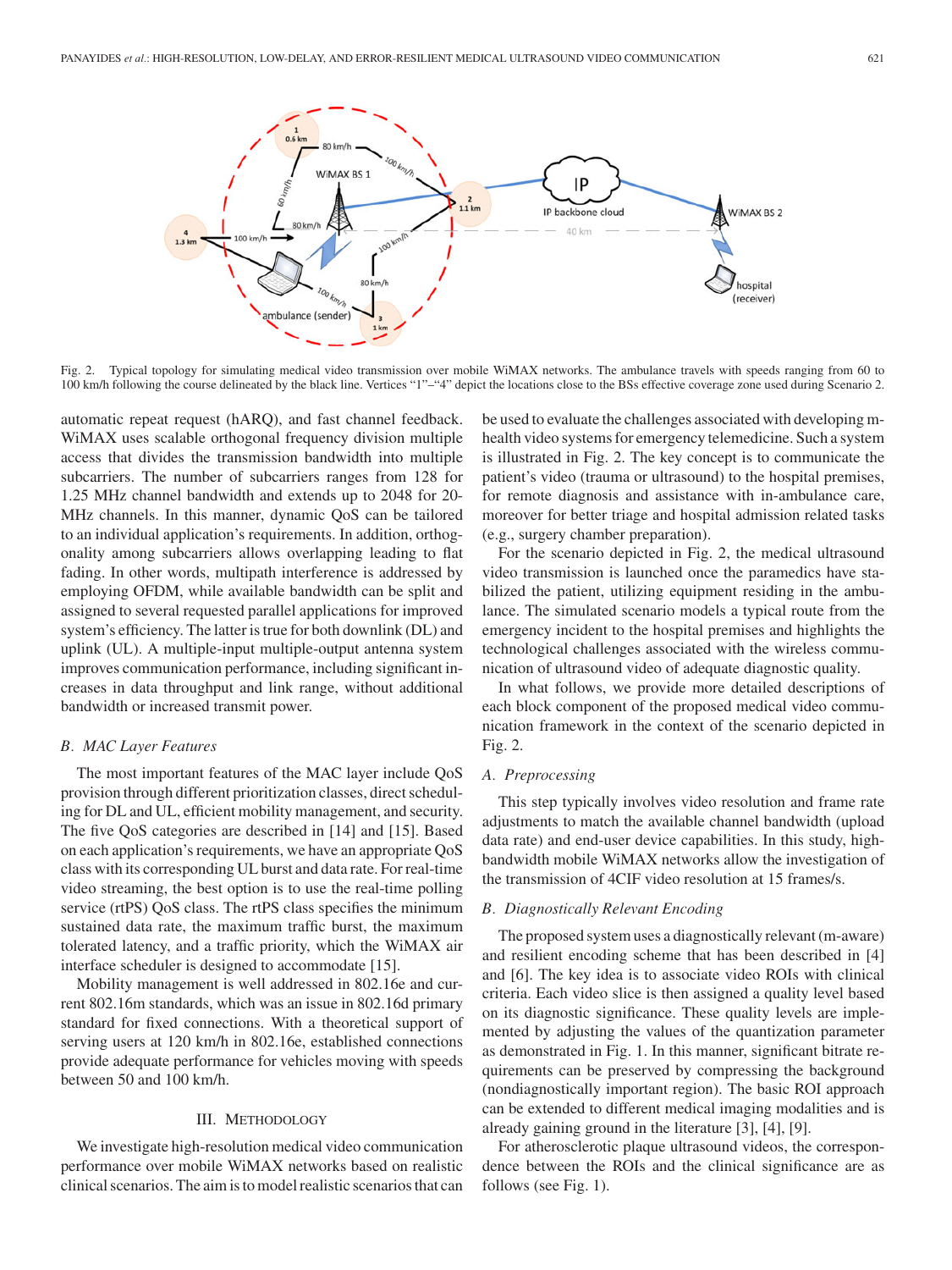|                                  | <b>Diagnostically Relevant Encoding</b> |                                        |             | <b>Mobile WiMAX Transmission</b>            |             |  |
|----------------------------------|-----------------------------------------|----------------------------------------|-------------|---------------------------------------------|-------------|--|
| <i>Instances</i>                 |                                         |                                        | Cases       | Instances                                   | Cases       |  |
| <b>Resolution</b>                |                                         | OCIF, CIF, 4CIF                        | $\times$ 3  | 4CIF                                        | $\times 1$  |  |
|                                  | Method                                  | <b>FMO. FMO ROI RS</b>                 | $\times 2$  | <b>FMO ROLRS</b>                            | $\times$ 1  |  |
| QP                               | <b>FMO</b>                              | 36/36/36, 32/32/32, 28/28/28, 24/24/24 | $\times$ 4  | N/A                                         | $\times$ 1  |  |
|                                  | <b>FMO ROI RS</b>                       | 42/38/36, 40/34/32, 38/30/28, 36/26/24 |             | $38/30/28^a$                                |             |  |
| Data Set                         |                                         | 10 ultrasound videos                   | $\times$ 10 | 10 ultrasound videos                        | $\times$ 10 |  |
| Modulation & Coding              |                                         | N/A                                    | N/A         | QPSK 1/2, 16-QAM 3/4, 64-QAM 3/4            | $\times$ 3  |  |
| Video Streaming                  |                                         | N/A                                    | N/A         | Scenario 1 (video looped over entire route) | $\times$ 1  |  |
| Location                         |                                         |                                        |             | Scenario 2 (0.6 km, 1.1 km, 1 km, 1.3 km)   | $\times 4$  |  |
| <b>OPNET</b>                     |                                         | N/A                                    |             | 10 simulations runs                         | $\times$ 10 |  |
|                                  |                                         |                                        | 240         | Scenario 1                                  | 300         |  |
| Total number of processed videos |                                         |                                        |             | Scenario 2                                  | 1200        |  |

TABLE I TOTAL NUMBER OF PROCESSED VIDEOS IN THIS STUDY

We use FMO and FMO ROI RS for constant QP FMO encoding and variable QP FMO with RS respectively.

<sup>a</sup>38:background/30:wall ROI/28:plaque ROI.

- 1) *Plaque region for visualizing plaque type, morphology, and motion:* This is the primary ROI. By visualizing the plaque type and morphology, we can assess the stability of the plaque (e.g., darker plaques turn to be more dangerous). Plaque motion patterns can also help in assessing plaque stability. The use of 4CIF resolution over WiMAX networks is particularly critical for this region (see Fig. 1 and Table VI).
- 2) *Surrounding plaque region for visualizing stenosis:* A high degree of stenosis is used as a strong predictor of the risk of stroke.
- 3) *Near and far wall regions for visualizing wall motion:* The interest in visualizing the near and far walls comes from the need to compare motion patterns with the plaque. Unstable plaques can have different motion patterns than the whole plaque.
- 4) *ECG region for visualizing ECG waveform:* The ECG is used to help visualize plaque and stenosis changes through different parts of the cardiac cycle (e.g., during systole and diastole).

In this study, we consider three different video resolutions, namely QCIF (176 $\times$ 144), CIF (352 $\times$ 288), and 4CIF  $(704\times576)$ , for the encoding setup depicted in the left column of Table I. The objective is to include scalable screen resolutions that are widely used in the literature today, in addition to investigating high-resolution encodings over mobile WiMAX networks. In the latter case, only 4CIF resolution with the recommended diagnostically acceptable QPs setting of 38/30/28 (see also [6]) is used.

A series of ten videos encoded at 15 frames/s is used to evaluate the proposed concept. H.264/AVC error resilient tool, flexible macroblock ordering (FMO) type 2, is used to implement variable quality slice encoding. Baseline profile, universal variable length coding entropy coding, IPPP encoding structure, with an Intra update frame interval of 15 frames, and a total of 100 frames per video summarize the encoding parameters. The JM H.264/AVC reference software [16] has been used for encoding. For the mobile WiMAX video transmission experiments, the obtained results are averaged over ten simulations runs for each scenario. Redundant slices (RS) at the encoder (one every

four coded frames) and simple frame copy error concealment at the decoder are used to recover from packet losses.

#### *C. Mobile WiMAX Video Transmission*

We investigate high-resolution video communication performance based on the scenario illustrated in Fig. 2. Our aim is to realistically model the varying state of wireless channels that contributes to ultrasound video degradation when transmitting from the ambulance to the hospital. For this typical scenario, we investigate the use of different channel modulation and coding schemes, signal attenuation due to different signal propagation models, mobility, distance from the BS, bandwidth availability through subcarriers scalability, and QoS prioritization classes.

A synopsis of the parameters associated with the scenario of Fig. 2 appears in Table II, while the total number of processed videos is illustrated in the right column of Table I. The ambulance travels with speeds ranging from 60 to 100 km/h and traverses through locations situated near the effective coverage zone of the BS (distance range: 150 m–1.3 km). The multipath channel model is set to ITU Vehicular A, while a vehicular path loss model is also considered; with a shadow fading correction of 12 dBs (OPNET [17] implements differently path loss and multipath fading, and allows shadow fading correction for increasing possible signal attenuation combinations during simulations). Three different channel modulation and coding schemes are investigated, namely QPSK  $\frac{1}{2}$ , 16-QAM  $\frac{3}{4}$ , and 64-QAM  $3/4$ , with the number of subcarriers set to 512, besides QPSK  $\frac{1}{2}$  which is set to 2014.

*1) Scenario 1:* For a more realistic evaluation, the ultrasound video traffic sent through the network is modeled via trace files generated using real ultrasound video encodings. In *Scenario 1*, the ultrasound videos are looped over the entire route to examine the wireless channel's performance by measuring the average QoS parameters such as PLR, end-to-end delay, and delay jitter.

*2) Scenario 2:* In *Scenario 2*, ultrasound video traffic is initiated at four different locations (see Fig. 2) selected to highlight the wireless channel's ability to provide reliable medical video communications at different distances from the BS. Following the wireless transmission and the QoS measurements, the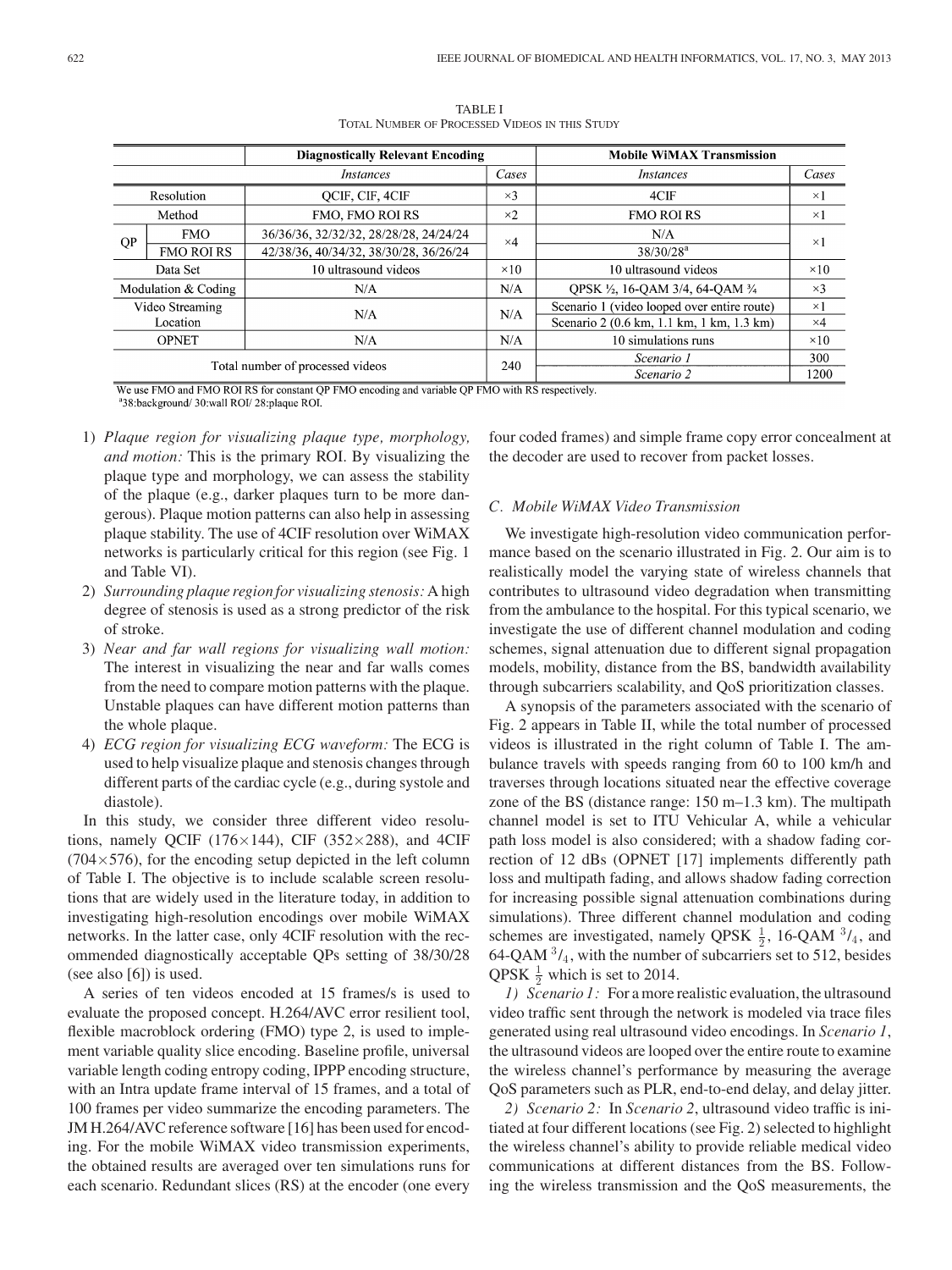| Parameter                            | Value                             | Parameter                                                                               | Value                                                                                               |
|--------------------------------------|-----------------------------------|-----------------------------------------------------------------------------------------|-----------------------------------------------------------------------------------------------------|
| Access Technology                    | OFDMA 20MHz                       | <b>Frame Duration</b>                                                                   | 5 <sub>ms</sub>                                                                                     |
| <b>Base Frequency</b>                | 5.8 GHz                           | <b>Symbol Duration</b>                                                                  | 100.8                                                                                               |
| Subcarrier Frequency Spacing         | 10.9375 KHz                       | Total Capacity DL/UL                                                                    | 2.88 / 0.576 Msps $(512 \text{ subcarriers})^1$<br>9.216/2.6112 Msps $(2048 \text{ subcarriers})^2$ |
| ARO/hARO                             | <b>Disabled</b>                   | Duplexing Technique                                                                     | TDD                                                                                                 |
| Number Transmit/<br>Receive Antennas | <b>BS: 1, MS: 1</b>               | Multipath Channel Model/<br>Pathloss Model/ Shadow Fading<br>Additive Correction in dBs | ITU Vehicular A/ Vehicular<br>Environment/ 12 dB                                                    |
| Antenna Gain                         | BS: 15 dBi, MS: -1dBi             | MAC Layer OoS Class                                                                     | Real time polling service (rtps)                                                                    |
| Maximum Transmission Power           | <b>BS: 2 W. MS: 0.5W</b>          | Minimum Sustained<br>Data Rate <sup>3</sup>                                             | 768 kbps, 1 Mbps,<br>$1.3$ Mbps, $1.5$ Mbps                                                         |
| Modulation and Coding                | OPSK ½, 16-OAM 3/4,<br>64-OAM 3/4 | Mobility                                                                                | $60-100$ Km/h                                                                                       |

TABLE II MOBILE WIMAX NETWORK CONFIGURATION PARAMETERS

OFDMA: Orthogonal Frequency Division Multiple Access, TDD: Time Division Duplexing, ARQ: Automatic Repeat reQuest, hARQ: Hybrid Automatic Repeat request, DL: Downlink, UL: Uplink, Msps: Mega Symbols per Second, BS: Base Station, MS: Mobile Station.  $16$ -QAM 3/4: 3/b/symbol/Hz \* Msps (512 subcarriers) = 8.64/ 1.728 Mbps, 64-QAM 3/4: 4.5 b/symbol/Hz \* Msps (512 subcarriers) = 12.96/ 2.592 Mbps,  ${}^{2}QPSK \frac{1}{2}$ : 1 b/symbol/Hz \* Msps (2048 subcarriers) = 9.216 /2.6112 Mbps,  ${}^{3}$ For the 10 atherosclerotic plaque ultrasound videos of the dataset.

successfully streamed packets are mapped back to the original RTP files, decoded, and evaluated by the relevant medical expert. In addition to the wireless network's QoS measurements, VQA ratings described below summarize the evaluation setup.

#### *D. Video Quality Assessment*

VQA includes objective and subjective evaluations. Objective VQA is given in terms of the video quality metric (e.g., PSNR) computed over the specified video slices using the clinical criteria. Clinical evaluation is performed by the relevant medical expert for the clinical criteria provided in Table VI. Ratings are given in the range of 1–5. A rating of 5 is the highest possible and it signifies that the diagnostic information in the decoded video is of essentially the same quality as the original video. A rating of 4 indicates that there is a diagnostically acceptable loss of minor details. At the lowest scale, a rating of 1 signifies that the decoded video is of unacceptably low quality.

## IV. RESULTS AND DISCUSSION

In this section, we discuss the experimental evaluation of the proposed medical ultrasound video transmission framework. We present results in terms of video encoding, medical video transmission over mobile WiMAX channels, and clinical evaluation.

## *A. Diagnostically Relevant Encoding*

To demonstrate the efficiency of the proposed diagnostically relevant encoding scheme, we provide a comparative evaluation of: 1) FMO with constant QP video slices and 2) FMO with variable QPs and RS for communications in noisy environments. For each method, we had four sets of quantization levels for the video slices as depicted in Table I.

Table III depicts the associated bitrate gains of the proposed variable quality slice encoding scheme when compared to the conventional uniformly encoded medical video. Fig. 3 uses boxplots to illustrate the bitrate requirements of the medical ultrasound video dataset, for the two investigated encoding schemes. Bitrate gains for equivalent perceptual quality are computed using the BD-PSNR algorithm [18], based on the four rate points

|                                 | <b>OCIF</b> | CIF  | 4CIF |
|---------------------------------|-------------|------|------|
| <b>Bit Rate</b><br>Gain $(\% )$ | 34.7        | 39.8 | 42.3 |

TABLE III AVERAGE BIT RATE GAINS OF DIAGNOSTICALLY RELEVANT ENCODING WHILE MAINTAINING THE SAME DIAGNOSTIC QUALITY FOR FMO ROI RS VERSUS  $FMO<sup>1</sup>$ 

<sup>1</sup>FMO ROI RS stands for variable quality slice encoding with redundant slices. FMO stands for standard H.264/AVC FMO type 2 encoding.

Bitrate gains account for the reductions in bitrate requirements for equivalent objective quality (PSNR), estimated using the BD-PSNR algorithm for QP values: 36, 32, 28, and 24.



Fig. 3. Boxplots depicting bitrate requirements for equivalent perceptual quality of the two investigated encodings schemes, using four QPs and QCIF, CIF, and 4CIF video resolutions.

shown in Fig. 3. The average bitrate demands reductions are 42.3% for 4CIF, 39.8% for CIF, and 34.7% for QCIF resolution videos. Bitrate gains are functions of the area occupied by the diagnostic ROIs, and most of the savings come from compressing the background (see Fig. 1). Here, the medical video dataset comprises videos with diagnostic ROIs ranging between 44% and 72% of the entire video [4].

# *B. Mobile WiMAX Medical Video Transmission*

*1) Scenario 1:* Table IV records the averaged QoS measurements of all video transmission simulations. QPSK  $\frac{1}{2}$  channel modulation scheme provides for a more robust performance as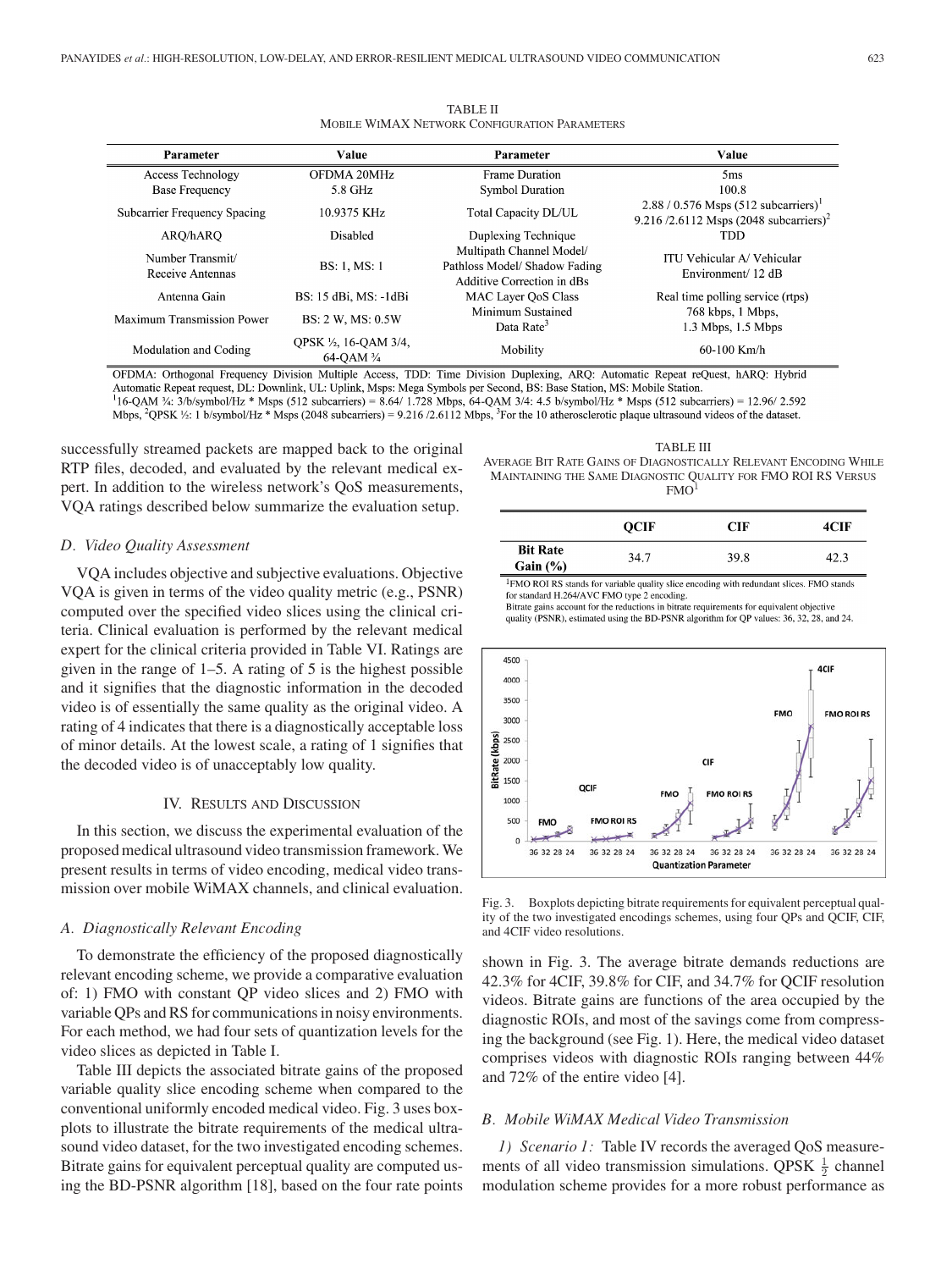TABLE IV QOS MEASUREMENTS FOR SCENARIO 1

| Channel Modulation<br>& Coding Schemes |                    | OPSK ½     |             | 16-OAM $\frac{3}{4}$ |            |               | $64$ -OAM $\frac{3}{4}$ |            |             |
|----------------------------------------|--------------------|------------|-------------|----------------------|------------|---------------|-------------------------|------------|-------------|
| OoS Parameters                         | PLR % $(\sigma)^1$ | Delay (ms) | Jitter (ms) | PLR % $(\sigma)$     | Delay (ms) | Jitter $(ms)$ | PLR $%$ ( $\sigma$ )    | Delay (ms) | Jitter (ms) |
| Total Avg.                             | 1.0(0.1)           | 21.38      | ≺1          | 3.8(3.85)            | 20.34      | $\leq$        | 4.38(5.19)              | 20.62      |             |

 $1<sub>σ</sub>$ : standard deviation



Fig. 4. Packet losses as a function of the distance from the BS (illustrated via simulation time) and SNR for the investigated channel modulation and coding schemes (for a typical video looped over the entire route of Fig. 2, video duration = 7 s, Scenario 1). (a) Packet losses for QPSK  $^1/2$ . (b) Packet losses for 16-QAM  $^3/4$ . (c) Packet losses for 64-QAM  $^3/4$ .

the PLR measured are in the order of 1%. This is also highlighted in Fig. 4(a) for the video shown in Fig. 1(a). 16-QAM  $3/4$  and 64-QAM  $3/4$  depict comparable performance with PLR extending up to 5%. At these PLR, the reconstructed ultrasound videos still yield acceptable diagnostic performance, due to the use of RS and FMO error-resilience features. By examining the PLR standard deviation in Table IV, however, we observe that PLR for 16-QAM  $\frac{3}{4}$  and 64-QAM  $\frac{3}{4}$  vary significantly and can reach unacceptably high rates. This is more clearly visualized in Fig. 4(b) and (c), where it is obvious that significant packet losses occur at large distances to the BS. This is not the case for QPSK  $1/2$  scheme, which exhibits a robust performance throughout the simulation irrespective of the varying channel conditions. The reasoning is that QPSK  $\frac{1}{2}$  requires lower signal-to-noise ratio (SNR) compared to 16-QAM  $3/4$  and 64-QAM  $3/4$  [19] to maintain a quality connection. This is clearly depicted in Fig. 4, where the upload SNR (measured each second) fluctuations experienced by packets traversing from the mobile station to the BS do not result in packet losses for QPSK  $\frac{1}{2}$  as in the rival channel modulation and coding schemes. This benefit comes at the expense of the channel's capacity as depicted in Table II. QPSK  $\frac{1}{2}$  conveys information at 1 bit/symbol/Hz, as compared to 16-QAM  $\frac{3}{4}$  and 64-QAM  $\frac{3}{4}$ , which provide 3 and 4.5 bits/symbol/Hz, respectively (mobile WiMAX capacity is given at mega symbols per second—Msps). As a result, QPSK  $\frac{1}{2}$  utilizes 2048 subcarriers at 20 MHz to meet the channel capacity required to transmit 4CIF resolution medical video, whereas 16-QAM  $\frac{3}{4}$  and 64-QAM  $\frac{3}{4}$  only require 512 subcarriers.

Average end-to-end delay of transmitted packets for all three channel modulations and coding schemes examined is less than 22 ms, which is well within the acceptable bounds for medical video streaming applications [19] (300 ms but preferably less than 100 ms). Similarly, delay jitter is negligible for the presented scenario. This is partly due to the fact that in this particular scenario, no background traffic is modeled, while the RTP packets do not traverse through multiple nodes to reach their destination. However, even in the previously described circumstances, the use of service prioritization classes (as detailed in Section II) allows mobile WiMAX networks to meet the individual QoS requirements of each service.

*2) Scenario 2:* To better examine the performance of the system for transmission near the boundaries of the BS's effective coverage zone, a second scenario was implemented where the mobile station transmits only one video loop at each of the four different distances from the BS depicted in Fig. 2 (in *Scenario 1*, each video is looped until the end of each simulation). In this way, the actual quality of the transmitted video can be computed, both objectively and subjectively, as well as the specific QoS measurements at these locations, allowing accurate assumptions as to the extent (as a function of the distance from the BS and mobility) that the investigated channel modulation and coding schemes can be used.

Results are shown in Table V and Fig. 5. As expected, QPSK  $1/2$  attains diagnostically acceptable QoS measurements in all four locations, with consistently low PLR and high PSNR scores around 39 dBs [see leftmost boxplots of Fig. 5(a)]. Here, we use the term *diagnostically acceptable* to refer to the fact that the attained plaque ROI PSNR values are above 35 dB that were shown to qualify for clinical practice in [6].

16-QAM  $3/4$  and 64-QAM  $3/4$  deliver diagnostically acceptable performance comparable to QPSK  $\frac{1}{2}$  only for the first location, which is situated closer to the BS [see location "1" in Fig. 2 and leftmost boxplots of Fig. 5(b)]. As the mobile station (ambulance) moves away from the BS and signal attenuation increases, the quality of the video can be significantly degraded. At 1 km from the BS, diagnostically acceptable average PSNR ratings are still obtained. The experienced PLR and the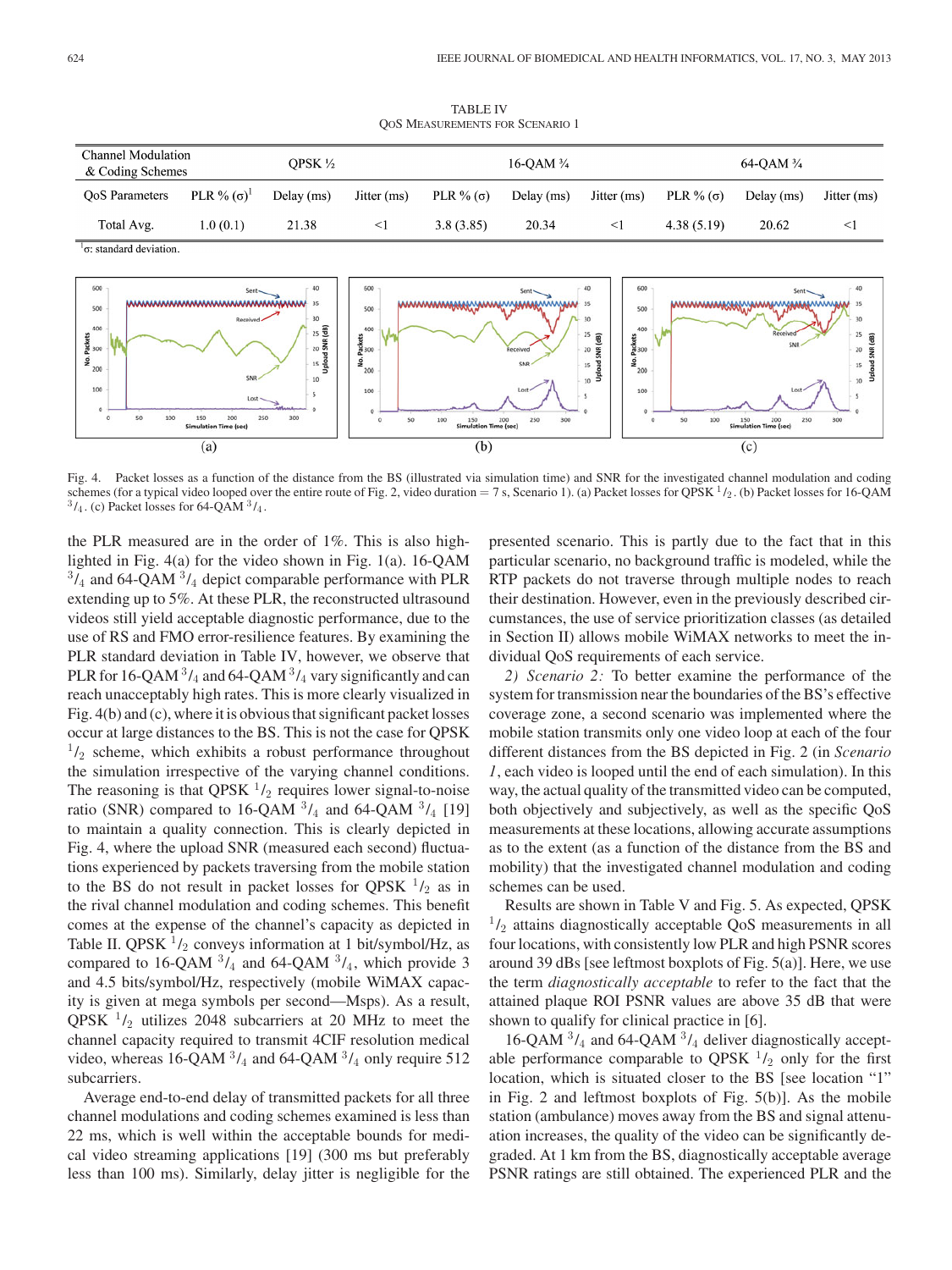| Channel Modulation          |                  | OPSK ½     |                   |                       | 16-OAM $\frac{3}{4}$ |             |                       | 64-OAM $\frac{3}{4}$ |             |
|-----------------------------|------------------|------------|-------------------|-----------------------|----------------------|-------------|-----------------------|----------------------|-------------|
| & Coding Schemes            |                  |            |                   |                       |                      |             |                       |                      |             |
|                             | PLR % $(\sigma)$ |            | PSNR <sup>2</sup> |                       |                      | <b>PSNR</b> |                       |                      | <b>PSNR</b> |
| OoS Parameters              |                  | Delay (ms) | (dB)              | PLR $\%$ ( $\sigma$ ) | Delay (ms)           | (dB)        | PLR $\%$ ( $\sigma$ ) | Delay (ms)           | (dB)        |
| $1(0.6 \text{ km from BS})$ | 1.42(0.22)       | 20.76      | 39.17             | 1.82(0.77)            | 20.04                | 39.01       | 1.68 (0.98)           | 20.24                | 39.11       |
| $3(1 \text{ km from } BS)$  | 1.25(0.21)       | 21.41      | 38.91             | 5.28(5.67)            | 19.99                | 37.23       | 5.82 (7.39)           | 20.20                | 37.11       |
| $2(1.1 \text{ km from BS})$ | 1.24 (0.32)      | 22.65      | 38.87             | 6.07(6.77)            | 19.95                | 37.34       | 7.22 (8.98)           | 20.19                | 36.83       |
| $4(1.3 \text{ km from BS})$ | 1.36 (0.50)      | 24.07      | 39.01             | 16.27 (17.64)         | 19.82                | 34.98       | 16.5(20.47)           | 19.99                | 34.74       |

TABLE V QOS MEASUREMENTS FOR SCENARIO 2

 $1\sigma$ : standard deviation, <sup>2</sup>PSNR is given for the atherosclerotic plaque ROI extracted from the transmitted ultrasound video.



Fig. 5. Scenario 2 QoS Evaluation: (a) Boxplots depicting the average PSNR ratings for the whole dataset and for each channel modulation and coding scheme, as a function of the distance from the BS. (b) Boxplots depicting the average PSNR ratings for the whole dataset and for each distance from the BS, as a function of the investigated channel modulation and coding schemes. (c) Boxplots depicting PSNR ratings for the ten random emulations of a single video (video shown in Fig. 1 and used in Fig. 4) for each channel modulation and coding scheme, as a function of the distance from the BS.

associated PLR standard deviation, however, suggest that ultrasound video of unacceptable clinical quality is transmitted at some occasions. This is more obvious at location "2" (1.1 km from BS) and 64-QAM  $\frac{3}{4}$ , as shown in Fig. 5(c). Here, it is important to note that the depicted results in Fig. 5(a) and (b) are boxplots based on PSNR averages of ten simulation runs of the ten videos parting the ultrasound video dataset. On the other hand, Fig. 5(c) depicts boxplots reporting the PSNR ratings for each of the ten simulation runs, for the video depicted in Fig. 1(a). The latter case demonstrates the extreme channel conditions a mobile station is likely to experience when transmitting at the effective coverage zone of the BS. As shown in Fig. 5(c), increased number of packet losses and high PLR standard deviation, as already discussed above, often results in diagnostically unacceptable PSNR ratings.

The latter observation is verified during the clinical evaluation (see clinical evaluation section below) where different video instances are clinically validated. At the furthest location, high PLR make the transmitted video of limited clinical interest. Consequently, distances greater than 1 km from the BS provide for a boundary case for this scenario.

The results from the objective evaluation significantly extend the findings of previous studies in the literature [4], [9]–[11]. Here, additional experimentation allowed investigating higher mobile speeds up to 100 km/h (compared to 50 km/h [4], [9]), distances between 150 m and 1.3 km from the BS (compared to 500 m [4], [9]), hybrid vehicular multipath and path loss propagation models (compared to free space [10], [11] and vehicular models [9]), and subcarriers scalability up to 2048 (compared to 512 [9] and 1024 [4]), for a dataset composed of ten ultrasound videos and an overwhelming number of investigated cases. Most importantly, the clinical capacity of the communi-

TABLE VI RELATIONSHIP BETWEEN CLINICAL CRITERIA AND VIDEO RESOLUTION

|                        | OCIF | ाम |  |
|------------------------|------|----|--|
| Plaque Detection       |      |    |  |
| <b>Artery Stenosis</b> |      |    |  |
| Plaque Type            |      |    |  |
| Plaque Morphology      |      |    |  |

TABLE VII CLINICAL EVALUATION FOR THE INVESTIGATED CHANNEL MODULATION AND CODING SCHEMES AS A FUNCTION OF THE DISTANCE FROM THE BS

| Resolution: 4CIF, Frame Rate: 15fps, QP: 38/30/28 <sup>a</sup> , BitRate: 1.5 Mbps |                 |               |               |  |  |  |  |
|------------------------------------------------------------------------------------|-----------------|---------------|---------------|--|--|--|--|
|                                                                                    | <b>OPSK 1/2</b> | 16-QAM ¾      | 64-QAM 3/4    |  |  |  |  |
| Location <sup>b</sup>                                                              | 1/2/3/4         | 1/2/3/4       | 1/2/3/4       |  |  |  |  |
| Plaque<br>Detection                                                                | 5/5/5/5         | 5/4.3/4.5/3.4 | 5/4.2/4.4/3.6 |  |  |  |  |
| Artery<br><b>Stenosis</b>                                                          | 5/5/5/5         | 5/4.1/4.2/3.4 | 5/4/4.3/3.6   |  |  |  |  |
| Plaque Type                                                                        | 5/5/5/5         | 5/4.1/4.2/3.3 | 5/4/4.3/3.5   |  |  |  |  |
| Plaque<br>Morphology                                                               | 5/5/5/5         | 5/4.1/4.2/3.3 | 5/4/4.3/3.5   |  |  |  |  |

1: Lowest Score, 5: Highest Score

<sup>a</sup>QP are given in the order of background/wall ROI/plaque ROI, i.e.

38:background/ 30:wall ROI/ 28:plaque ROI.

<sup>b</sup>Distance from the BS: 1: 0.6 km, 2: 1.1 km, 3: 1 km, 4: 1.3 km.

cated ultrasound videos was supported by the clinical evaluation provided below.

### *C. Clinical Evaluation*

*1) High-Resolution Encoding:* Table VI depicts the added clinical value linked with higher resolution medical video communication. A total of ten videos were displayed at both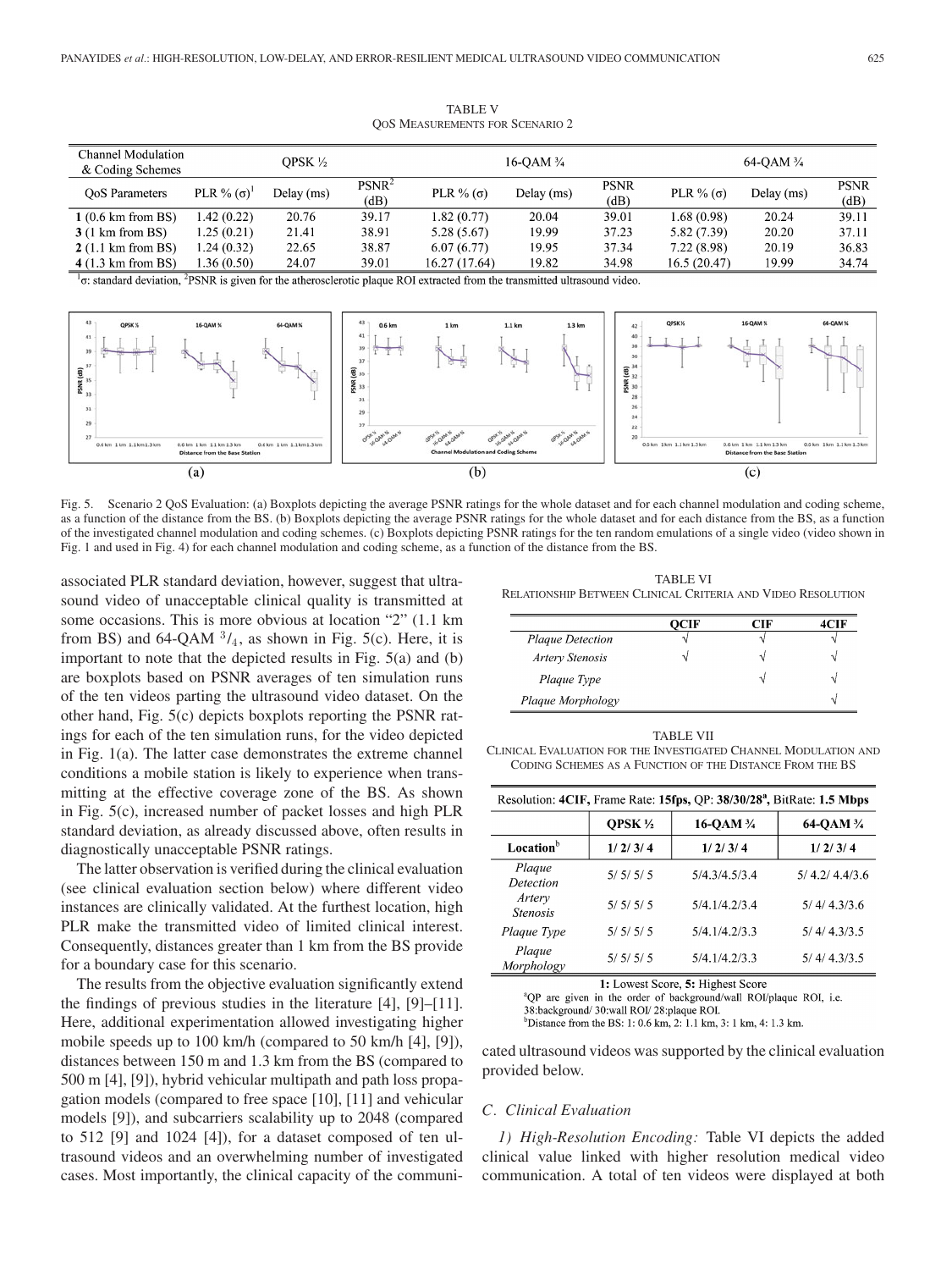

Fig. 6. Video image examples of Scenario 2 (pixel segmentation based on [13]). (a) Plaque ROI PSNR: 38.2 dB, channel modulation & coding: QPSK  $^1/2$ , distance from BS: 1.3 km. (b) Plaque ROI PSNR: 37.36 dB, channel modulation & coding:16-QAM  $3/4$ , distance from BS: 1.1 km. (c) Plaque ROI PSNR: 29.34 dB, channel modulation & coding:  $16$ -QAM  $3/4$ , distance from BS: 1.3 km.

CIF and 4CIF resolutions. The medical expert was asked to comment on the clinical content of these two resolutions. Based on previous knowledge, CIF resolution provided for evaluating the clinical criterion of plaque type, something which was not feasible with lower QCIF resolution. The findings verified the hypothesis that higher resolution is associated with communicating a larger amount of clinical information. Detailed assessment of plaque morphology is made possible for 4CIF resolution medical video. This was not always the case with lower CIF resolution.

However, the key finding in these experiments is that 4CIF resolution closely matches the clinical capacity of the original video. Similar to [7] and [8], the medical expert was also asked to rate whether the encoded video contained the same amount of clinical information as the original video. The medical expert concluded that the clinical information precision found in 4CIF resolution ultrasound video is comparable to that of the ultrasound device's monitor. It is associated with better assessment of the plaque motion and plaque components movement, which leads to confident assessment of plaque type and plaque morphology, aligned with diagnosing possibility of plaque rupture. Moreover, it facilitates better visualization of the intima of the near and far walls, of the plaque components, and the fibrous cap where this is applicable. In general, it is expected to reduce interobserver variability. On the other hand, a higher frame rate than 15 frames/s may be required to rival in-hospital examination.

*2) Scenario 2:* Table VII summarizes the clinical evaluation of investigated locations of the previously described *Scenario 2*. It evaluates the capability of mobile WiMAX networks to communicate high-resolution medical ultrasound video. Here, we present mean opinion scores of a representative sample of the 120 instances (3 channel modulation and coding schemes  $\times$ 4 locations  $\times$  10 simulation runs = 120 instances) of the video shown in Fig. 1(a).

Videos decoded after transmission using QPSK  $\frac{1}{2}$  attain the highest clinical ratings. This is aligned with the objective assessment depicted in Table V, and the associated high PSNR scores. 16-QAM  $3/4$  and 64-QAM  $3/4$  attain diagnostically acceptable ratings (marginal at 1.1 km from the BS) in all but the most distant (last) location, where they fail to qualify for clinical practice. Clearly, when the distance from the BS exceeds 1 km, a switch to a more robust channel modulation scheme will prevent clinical quality to fall below of what is acceptable. Fig. 6 depicts video image examples of the investigated schemes. The artifacts in Fig. 6(c) demonstrate the limits in trying to visualize plaque

morphology at this larger distance. Even at 4CIF resolution, the plaque morphology cannot be visualized with  $16\text{-QAM}$   $3/4$  at a distance of 1.3 km.

#### V. CONCLUDING REMARKS

This paper proposes an H.264/AVC-based framework for the wireless transmission of atherosclerotic plaque ultrasound video over mobile WiMAX networks. The depicted diagnostically driven encoding scheme shows that equivalent clinical quality can be obtained at significantly reduced bitrate demands. When combined with recent postprocessing error concealment techniques [11], it can provide for additional diagnostic resilience. Comprehensive experimentation showed that low-delay highresolution 4CIF ultrasound video transmission is possible over mobile WiMAX networks, even at speeds of 100 km/h and distances of 1 km from the BS. The investigated channel modulation and coding schemes verified that QPSK  $\frac{1}{2}$  is the most robust scheme, especially when transmitting from locations with low SNR. On the other hand, 16-QAM  $3/4$  and 64-QAM  $3/4$ provide higher network capacities and are preferable when the transmitting station is closer to the BS. The performance of the system in terms of transmitted video's quality was evaluated using both objective and subjective evaluations. Clinical validation verified the capacity of mobile WiMAX networks to provide robust, clinically acceptable 4CIF ultrasound video transmission, thus enabling the transmission of ultrasound video at resolutions close to the original's video acquired resolution.

Ongoing research includes video transmission simulations over long-term evolution (LTE) and LTE-Advanced wireless channels using OPNET network simulator, as well as real-time setups. In the future, we also want to investigate how diagnostic encoding based on the emerging high efficiency video coding (HEVC) standard [20] can lead to more efficient, error-resilient encoding [21]. Moreover, the proposed framework is currently validated for use in other medical video modalities.

#### ACKNOWLEDGMENT

The authors would like to thank Dr. M. Pantziaris of the Cyprus Institute of Neurology and Genetics for valuable discussions on the diagnostic issues related to atherosclerotic plaque ultrasound video, and for providing the clinical evaluation for this study.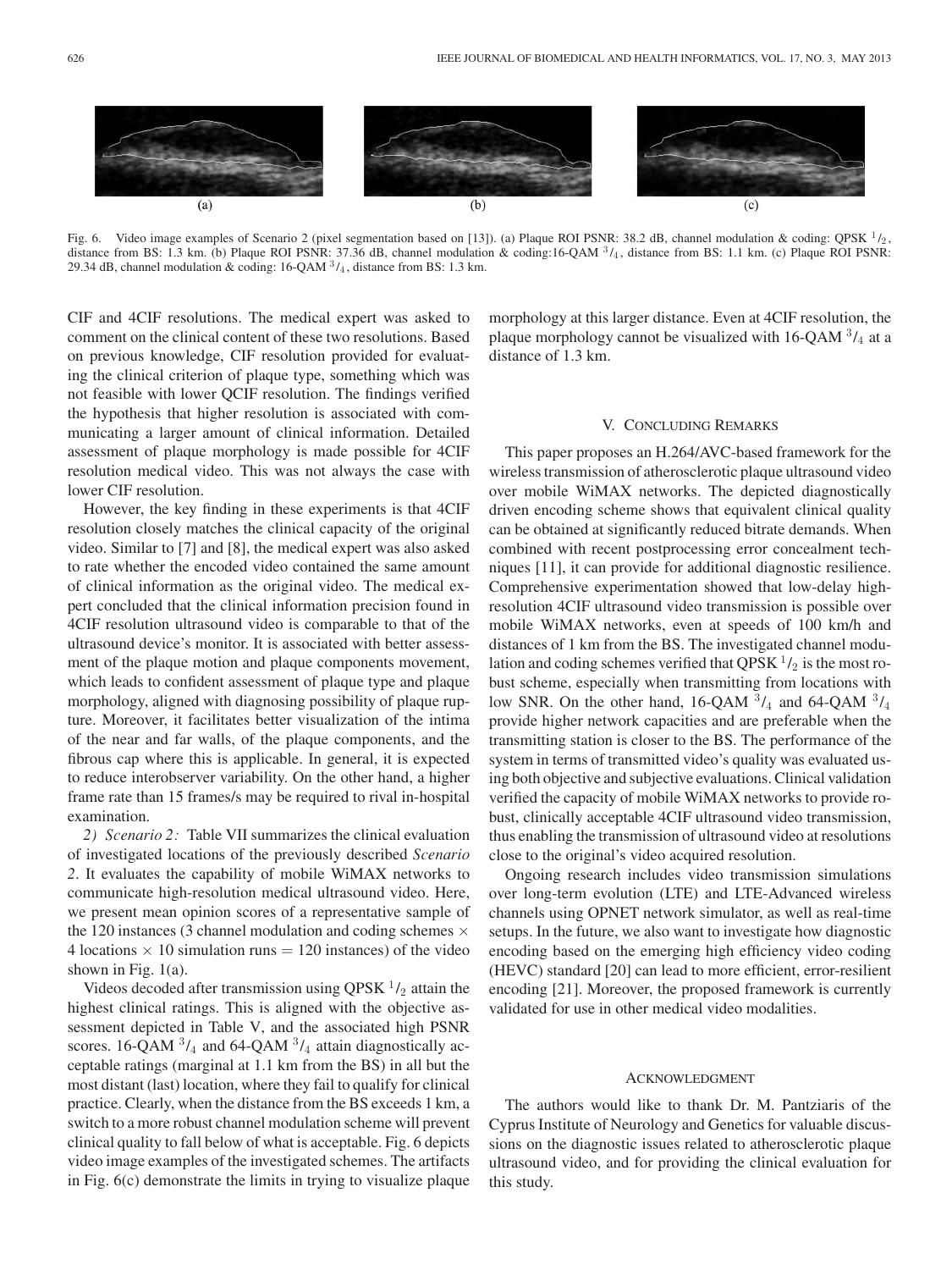#### **REFERENCES**

- [1] C. S. Pattichis, E. Kyriacou, S. Voskarides, M. S. Pattichis, and R. Istepanian, "Wireless telemedicine systems: An overview," *IEEE Antennas Propag. Mag.*, vol. 44, no. 2, pp. 143–153, Apr. 2002.
- [2] E. Kyriacou, M. S. Pattichis, C. S. Pattichis, A. Panayides, and A. Pitsillides, "m-Health e-Emergency systems: Current status and future directions," *IEEE Antennas Propag. Mag.*, vol. 49, no. 1, pp. 216–231, Feb. 2007.
- [3] A. Panayides, M. S. Pattichis, C. S. Pattichis, and A. Pitsillides, "A tutorial for emerging wireless medical video transmission systems [Wireless Corner]," *IEEE Antennas Propag. Mag.*, vol. 53, no. 2, pp. 202–213, Apr. 2011.
- [4] A. S. Panayides, "Diagnostically resilient encoding, wireless transmission, and quality assessment of medical video," Ph.D. Dissertation, Dept. Comput. Sci., Univ. Cyprus, Nicosia, Cyprus, 2011.
- [5] A. Panayides, M. S. Pattichis, C. S. Pattichis, C. N. Schizas, A. Spanias, and E. C. Kyriacou, "An overview of recent end-to-end wireless medical video telemedicine systems using 3G," in *Proc. Annu. Int. Conf. IEEE Eng. Med. Biol. Soc.*, Buenos Aires, Argentina, Aug. 31–Sep. 4, 2010, pp. 1045–1048.
- [6] A. Panayides, M. S. Pattichis, C. S. Pattichis, C. P. Loizou, M. Pantziaris, and A. Pitsillides, "Atherosclerotic plaque ultrasound video encoding, wireless transmission, and quality assessment using H.264," *IEEE Trans. Inf. Technol. Biomed.*, vol. 15, no. 3, pp. 387–397, May 2011.
- [7] A. Alesanco, C. Hernandez, A. Portoles, L. Ramos, C. Aured, M. Garcıa, P. Serrano, and J. Garcıa1, "A clinical distortion index for compressed echocardiogram evaluation: recommendations for Xvid codec," *Physiol. Meas.*, vol. 30, no. 5, pp. 429–440, 2009.
- [8] E. Cavero, A. Alesanco, and J. Garcia, "Enhanced protocol for real time transmission of echocardiograms over wireless channels," *IEEE Trans. Biomed. Eng.*, vol. 59, no. 11, pp. 3212–3220, Nov. 2012.
- [9] M. G. Martini and C. T. E. R. Hewage, "Flexible macroblock ordering for context-aware ultrasound video transmission over mobile WiMAX," *Int. J. Telemed. Appl.*, vol. 2010, p. 14, 2010.
- [10] A. Alinejad, N. Philip, and R. Istepanian, "Cross layer ultrasound video streaming over mobile WiMAX and HSUPA networks," *IEEE Trans. Inf. Technol. Biomed.*, vol. 16, no. 1, pp. 31–39, Jan. 2012.
- [11] C. Debono, B. Micallef, N. Philip, A. Alinejad, R. Istepanian, and N. Amso, "Cross layer design for optimised region of interest of ultrasound video data over mobile WiMAX," *IEEE Trans. Inf. Technol. Biomed.*, vol. 16, no. 6, pp. 1007–1014, Nov. 2012.
- [12] Rysavy Research, LLC (2010). Transition to 4G, 3GPP broadband evolution to IMT-Advanced. [Online]. Available: http://www.4gamericas.org/
- [13] C. P. Loizou, C. S. Pattichis, M. Pantziaris, and A. Nicolaides, "An integrated system for the segmentation of atherosclerotic carotid plaque," *IEEE Trans. Inf. Technol. Biomed.*, vol. 11, no. 5, pp. 661–667, Nov. 2007.
- [14] *IEEE Standard for Local and metropolitan area networks Part 16: Air Interface for Fixed and Mobile Broadband Wireless Access Systems, Amendment 2: Physical and Medium Access Control Layers for Combined Fixed and Mobile Operation in Licensed Bands*, IEEE Std. 802.16e-2005, and IEEE Std.802.16-2004/Cor1-2005, Corrigendum 1, Dec. 2005.
- [15] M. Alasti, B. Neekzad, C. Jie Hui, and R. Vannithamby, "Quality of service in WiMAX and LTE networks [Topics in Wireless Communications]," *IEEE Commun. Mag.*, vol. 48, no. 5, pp. 104–111, May 2010.
- [16] H.264/AVC JM Reference Software. (Mar. 2013). [Online]. Available: http://iphome.hhi.de/suehring/tml/
- [17] OPNET University Program. (Mar. 2013). [Online]. Available: http://www.opnet.com/services/ university/
- [18] G. Bjøntegaard, "Improvements of the BD-PSNR model," ITU-T SG16 Q.6 Document, VCEG-AI11, Berlin, Germany, Jul. 2008.
- [19] D. Niyato, E. Hossain, and J. Diamond, "IEEE 802.16/WiMAX-based broadband wireless access and its application for telemedicine/e-health services," *IEEE Wireless Commun.*, vol. 14, no. 1, pp. 72–83, Feb. 2007.
- [20] G. J. Sullivan, J.-R. Ohm, W.-J. Han, and T. Wiegand, "Overview of the high efficiency video coding (HEVC) standard," *IEEE Trans. Circuits Syst. Video Technol.*, vol. 22, no. 12, pp. 1649–1668, Dec. 2012.
- [21] A. Panayides, Z. Antoniou, M. S. Pattichis, C. S. Pattichis, and A. G. Constantinides, "High efficiency video coding for ultrasound video communication in M-health systems," in *Proc. Annu. Int. Conf. IEEE Eng. Med. Biol. Soc.* , San Diego, CA, USA, Aug. 28–Sep. 1, 2012, pp. 2170– 2173.



**Andreas Panayides** received the B.Sc. degree from the Department of Informatics and Telecommunications, National and Kapodistrian University of Athens, Athens, Greece, in 2004, the M.Sc. degree in computing and internet systems from Kings College London, London, U.K., in 2005, and the Ph.D. degree from the University of Cyprus, Nicosia, Cyprus, in 2011.

He is currently a Marie Curie Research Fellow in the Communication and Signal Processing Group, Department of Electrical and Electronic Engineering,

Imperial College London. His research interests include medical video processing and communications, eHealth applications, and mobile telecommunication networks. He has published four journal publications, 15 conference papers, and two chapters in books in these areas. His research funding comes from the project Diagnostically Robust Ultrasound Video Transmission over Emerging Wireless Networks, 301476, FP7-PEOPLE-2011-IEF scheme.



**Zinonas C. Antoniou** was born in Nicosia, Cyprus, in 1984. He received the Diploma degree from the School of Electrical and Computer Engineering, National Technical University of Athens, Athens, Greece, in 2010. He is currently working toward the Ph.D. degree in the Department of Computer Science, University of Cyprus, Nicosia, Cyprus, under the guidance of Prof. C. Pattichis, and is a member of the eHealth Laboratory.

His major research interests include video processing and communications and mobile telecommu-

nication networks. He has been a member of an IEEE society since 2012.



**Yiannos Mylonas** received the B.Sc. degree in computer engineering from Oregon State University, Corvallis, USA, in 1998. In 2001, he completed his graduate studies and received the M.Sc. degree in computer science from the University of Cyprus, Nicosia, Cyprus, where he also received the Ph.D. degree in vehicular ad hoc networks in 2010.

He was with Intel Corporation as a Product Support Engineer. Since 2001, he has been working as a Special Teaching Staff in the Department of Computer Science of University of Cyprus. The title of

his research is "Speed Adaptive Probabilistic Flooding for Vehicular Ad-hoc Networks."



**Marios S. Pattichis** (M'99–SM'06) received the B.Sc. degree (high honors and special honors) in computer sciences and the B.A. degree (high honors) in mathematics in 1991, the M.S. degree in electrical engineering in 1993, and the Ph.D. degree in computer engineering from the University of Texas at Austin, Austin, USA, in 1998.

He is currently a full Professor in the Department of Electrical and Computer Engineering (ECE), University of New Mexico (UNM), Albuquerque, NM, USA, where he is also serving as a Program Chair

of the Computer Engineering program. His current research interests include mathematical models for digital image, video processing and communications, dynamically reconfigurable computer architectures, and applications in biomedical and space imaging.

Dr. Pattichis is an Associate Editor of the IEEE Transactions on Image Processing. He was the General Chair of the 2008 IEEE Southwest Symposium on Image Analysis and Interpretation. At UNM, he received the 2004 ECE Distinguished Teaching Award and the 2006 School of Engineering Harrison Faculty Recognition Award.